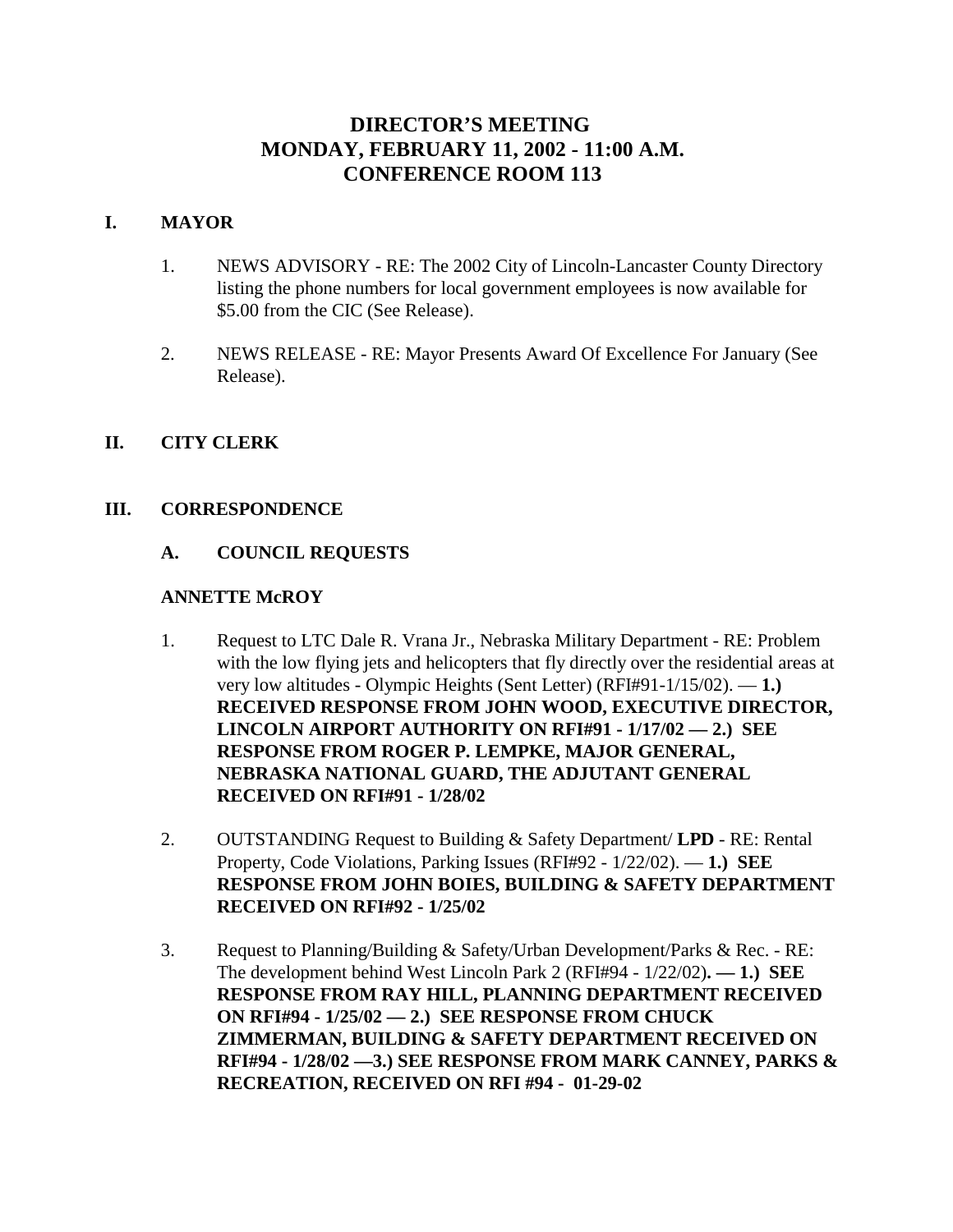- 4. Request to Dana Roper, City Attorney RE: The City Ordinance that deals with parking cars on the street for longer than 24 hours, can it be amended (RFI#95 - 1/30/02). — **1.) SEE RESPONSE FROM DANA ROPER, CITY ATTORNEY RECEIVED ON RFI#95 - 2/5/02**
- 5. Request to Urban Development Department/Mayor's Office RE: The Antelope Valley project's community development - grant money (RFI#96 - 1/30/02)
- 6. Request to Lynn Johnson, Parks & Recreation Director RE: A large old tree in Trago Park (RFI#97 - 1/30/02)

# **JON CAMP**

- 1. OUTSTANDING Request to Allan Abbott, Public Works & Utilities Director RE: Retaining wall and ground cover at 835 & 841 Sage Circle (RFI#72 - 1/11/02)
- 2. Request to Don Herz, Finance Director RE: Letter from Dale Gruntorad (RFI#73  $-2/01/02$
- 3. E-Mail from Kerry Petersen, Ph.D., Vice President, Business Development and Intellectual Property, LI-COR Biosciences to Jon Camp – RE: Parker's Landing (See E-Mail).

# **TERRY WERNER**

- 1. OUTSTANDING Request to Lin Quenzer, Ombudsman RE: The flying patterns & times of the Air National Guard and the effect on a citizen of northwest Lincoln (RFI#36 - 1/14/02). — **1.) SEE RESPONSE FROM COLONEL, ROBERT B. BAILEY, AIR COMMANDER, NEBRASKA AIR NATIONAL GUARD RECEIVED ON RFI#36 - 1/24/02 — 2.) SEE RESPONSE FROM ROGER P. LEMPKE, MAJOR GENERAL, NEBRASKA NATIONAL GUARD, THE ADJUTANT GENERAL RECEIVED ON RFI#36 - 1/28/02**
- 2. OUTSTANDING Request to Lynn Johnson, Parks & Recreation Director RE: Tree Preservation Ordinance (RFI#37 - 1/14/02). — **1.) SEE RESPONSE FROM LYNN JOHNSON, PARKS & RECREATION DIRECTOR RECEIVED ON RFI#37 - 2/4/02**
- 3. OUTSTANDING Request to Marc Wullschleger, Urban Development Director RE: Improvements at  $27<sup>th</sup>$  & Vine (RFI#38 - 1/22/02)
- 4. Request to Allan Abbott, Public Works & Utilities Director RE: Question regarding unpaved alleyways (RFI#41 - 1/28/02). — **1.) SEE RESPONSE FROM DENNIS BARTELS, PUBLIC WORKS & UTILITIES DEPARTMENT RECEIVED ON RFI#41 - 2/7/02**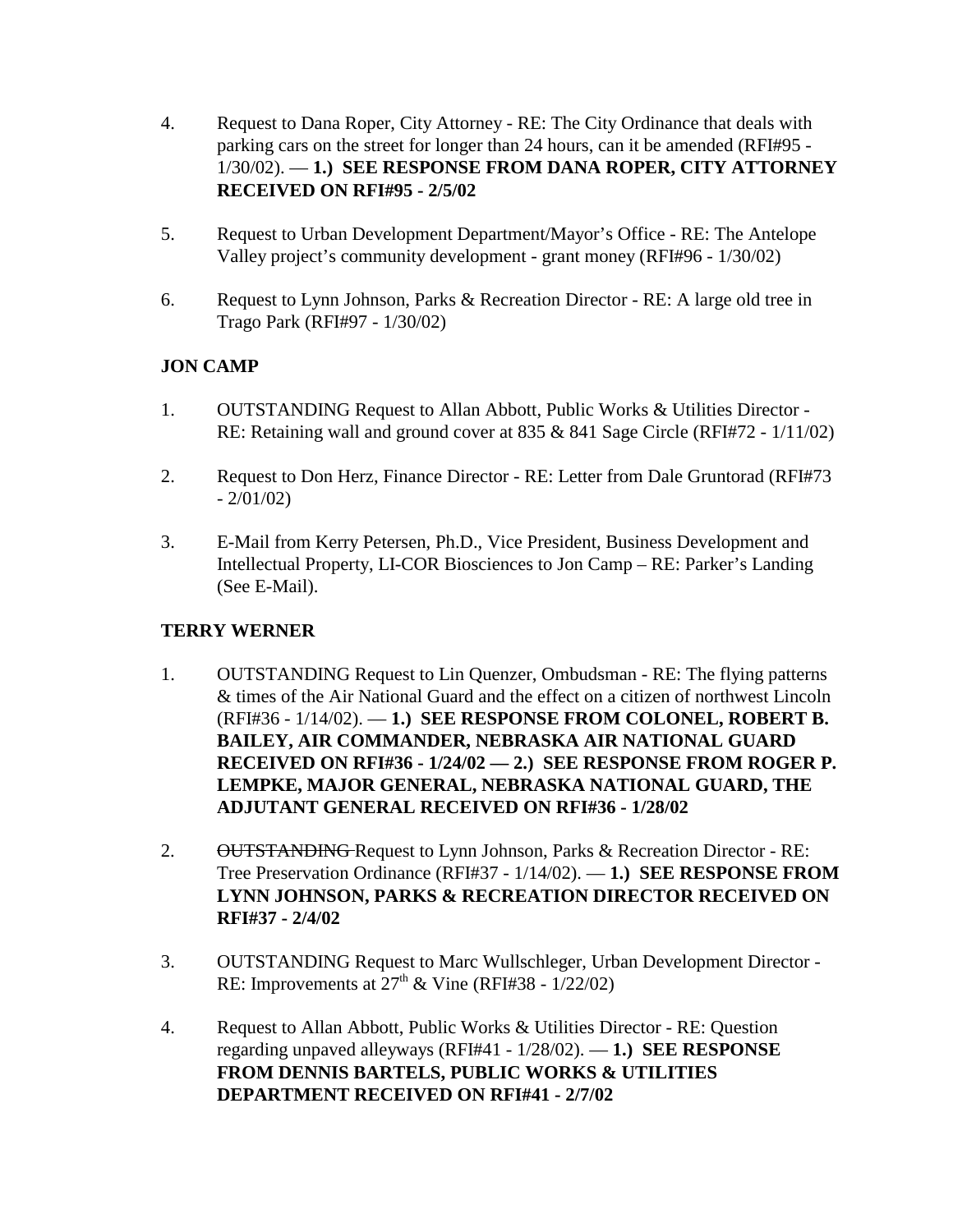- 5. Request to Lynn Johnson, Parks & Recreation Director RE: Question regarding entrance signs at Pioneers Park (RFI#42 - 1/28/02)
- 6. Request to Chief Tom Casady, Police RE: Crime Clearance Rates (RFI#43 1/28/02). — **1.) SEE RESPONSE FROM POLICE DEPARTMENT RECEIVED ON RFI#43 - 2/4/02**
- 7. Request to Dana Roper, City Attorney RE: Fines for parking at bus stops (RFI#44 - 1/30/02). — **1.)SEE RESPONSE FROM JOHN C. McQUINN, LAW DEPARTMENT RECEIVED ON RFI#44 - 2/01/02**
- 8. Request to Public Works & Utilities Department RE: A Traffic Problem Highway 2 (RFI#45 - 1/30/02)
- 9. Request to Allan Abbott, Public Works & Utilities Director RE: Snow blockage of handicapped curb cutouts (RFI#46 - 2/4/02). — **1.) SEE RESPONSE FROM HARRY KROOS, PUBLIC WORKS & UTILITIES DEPARTMENT RECEIVED ON RFI#46 - 2/7/02**
- 10. Request to Allan Abbott, Public Works & Utilities Director RE: Intersection at  $56<sup>th</sup>$  & "R" Streets (RFI#47 - 2/4/02)
- 11. Request to Georgia Glass, Personnel Director RE: Manager Training (RFI#48 2/6/02)

# **COLEEN SENG**

- 1. OUTSTANDING Request to Law Department / Building & Safety Department -RE: The signs at the new business on  $48<sup>th</sup>$  & Cornhusker Hwy (RFI#880 - 1/15/02) **1.) RESPONSE FROM MIKE PETERSEN, BUILDING & SAFETY DEPT, RECEIVED ON RFI #880** - **01/29/02 — 2.) SEE RESPONSE FROM JOEL PEDERSEN, CITY LAW DEPARTMENT RECEIVED ON RFI#880 - 2/4/02**
- 2. Request to Law/Police/Airport Authority/Mayor's Office RE: Parking Citations at the Airport (RFI#883 - 1/22/02). — **1.) SEE RESPONSE FROM JOHN C. McQUINN, LAW DEPARTMENT RECEIVED ON RFI#883 - 1/24/02**
- 3. Request to Public Works & Utilities Department RE: The traffic study for University Place and Nebraska Wesleyan (RFI#884 - 2/4/02)

# **KEN SVOBODA**

1. OUTSTANDING Request to Marc, Wullschleger, Urban Development Director - RE: Property on North 27<sup>th</sup> Street - Midas Muffler (RFI#7 - 1/22/02)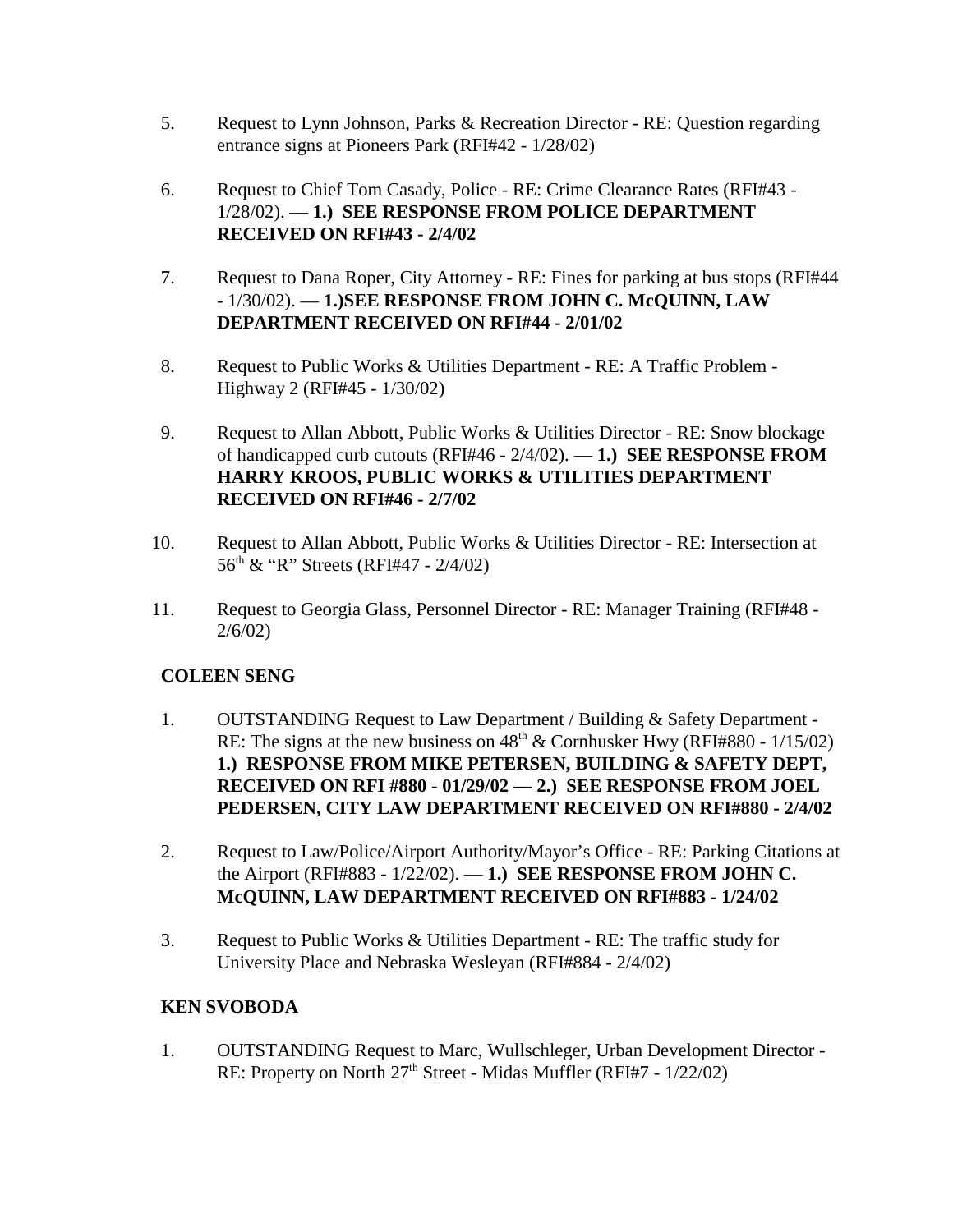# **JONATHAN COOK**

1. Request to Public Works & Utilities Department/Police - RE: West A Area Traffic Concerns and Suggestions (RFI#64 - 2/4/02). — **1.) SEE RESPONSE FROM BOB WILHELM, SOUTHWEST TEAM CAPTAIN, POLICE RECEIVED ON RFI#64 - 2/7/02** 

# **B. DIRECTORS AND DEPARTMENT HEADS**

# **FINANCE/CITY TREASURER**

1. Material from Don Herz & Melinda J. Jones - RE: Resolution & Finance Department Treasurer Of Lincoln, Nebraska Investments Purchased Between January 28 And February 1, 2002.

# **HEALTH DEPARTMENT**

1. NEWS RELEASE - RE: 2002 Public Health Award Nominations (See Release).

# **PLANNING**

- 1. Letter to Jason Reynolds from Thomas C. Huston, For the Firm, Law Offices of Cline, Williams, Wright, Johnson & Oldfather, L.L.P. - RE: Street and Alley Vacation No. 01018 - vacating portions of North  $8<sup>th</sup>$  Street  $\&$  R Street (See Letter).
- 2. Report from Kathleen Sellman RE: Comprehensive Plan Draft Transmittal of Draft Plan (Council copies of this Report placed in their Thursday packet on 2/7/02) (Copy of this Report on file in the City Council Office).
- 3. Material from Jean Walker RE: Change of Zone No. 3354 (Bill No. 02-15) (R-4 to R-2 - South  $30<sup>th</sup>$  & Franklin Streets) (See Material).
- 4. Material from Kathleen Sellman RE: Change of Zone No. 3350 (Proposed Text Amendment to Title 27 of the Lincoln Municipal Code) (See Material).

# **PUBLIC WORKS & UTILITIES DEPARTMENT**

- 1. Memo from Margaret Remmenga RE: Water & Wastewater Rate Schedules (See Memo).
- 2. Response Letter from Harry Kroos to Lorrie Benson RE: The status of completion of a bike path to the new library and park facilities along South  $14<sup>th</sup>$ Street (See Letter).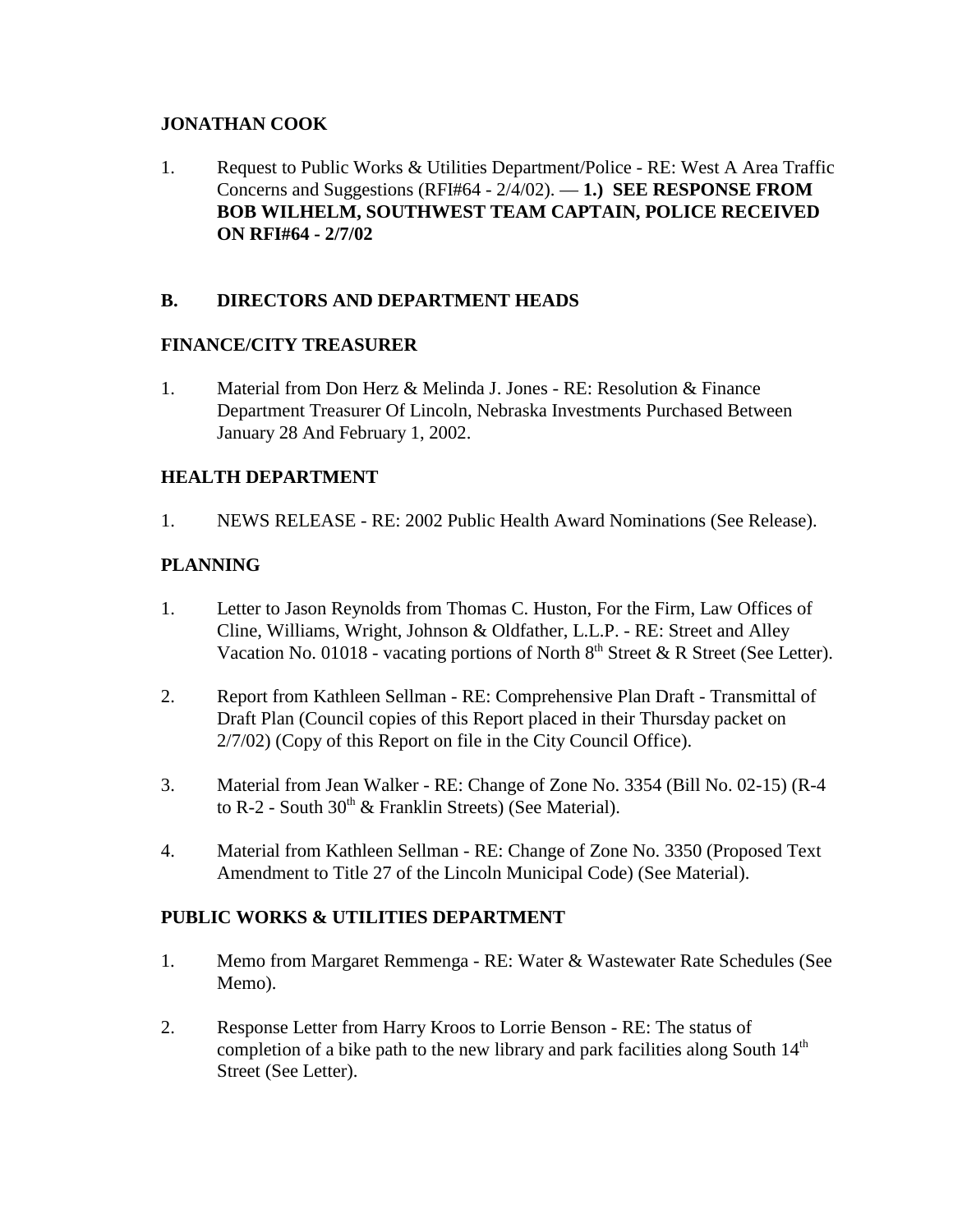# **REAL ESTATE DIVISION**

1. InterOffice Memo from Clinton Thomas - RE: Vacation of West Greenfield Street from NW 10<sup>th</sup> Street north 75 Street (See Memo).

# **STARTRAN**

1. Memo from Connie Thoreson - RE: Responses to StarTran 2002 Town Hall Issues (See Memo).

# **C. MISCELLANEOUS**

- 1. E-Mail w/Office response from Terrie Sampson, Lamplighter Montessori School RE: They are compiling a database about capital cities.
- 2. Letter from Dick Fifer RE: Wind Turbines (See Letter).
- 3. Letter from Dennis P. Crawford, Attorney at Law RE: Notice Of Claim Pursuant To Political Subdivisions Tort Claims Act – They represent Allen Hall this claim arose out of a motor vehicle accident that occurred on January 31, 2002, at the intersection of  $33<sup>rd</sup>$  & "O" Streets (See Letter).
- 4. Letter from Theresa & Robert Blomstrom RE: They are in the process of trying to re-zone their neighborhood from R-4 to R-2 –Antelope Park Neighborhood (See Letter).
- 5. E-Mail from Brian Edwards RE: A note to applaud your three votes  $(Jan. 28<sup>th</sup>)$ related to the proposed bar/dance club on "O" Street (See E-Mail).
- 6. Letter from Richard B. Campbell, President, Northwoods Plaza RE: Starting a development (See Letter).
- 7. E-Mail from Ruth Wenzl Gerber RE: Change of Zone No. 3349 (See E-Mail).
- 8. Letter from Arta Smith RE: Antelope Park Neighborhood Zone Change for the designated area from R-4 to R-2 in order that the present integrity may be maintained (See Letter).
- 9. Letter & Material from Bevan B. Alvey, President, Pine Lake Neighborhood Association – RE: Pine Lake Roads (See Material).
- 10. REPORT RE: Antelope Park Neighborhood Association Sustaining Tradition, Character and Values (Council copies of this Report placed in their Thursday packet on 2/7/02) (Copy of this Report is on file in the City Council Office).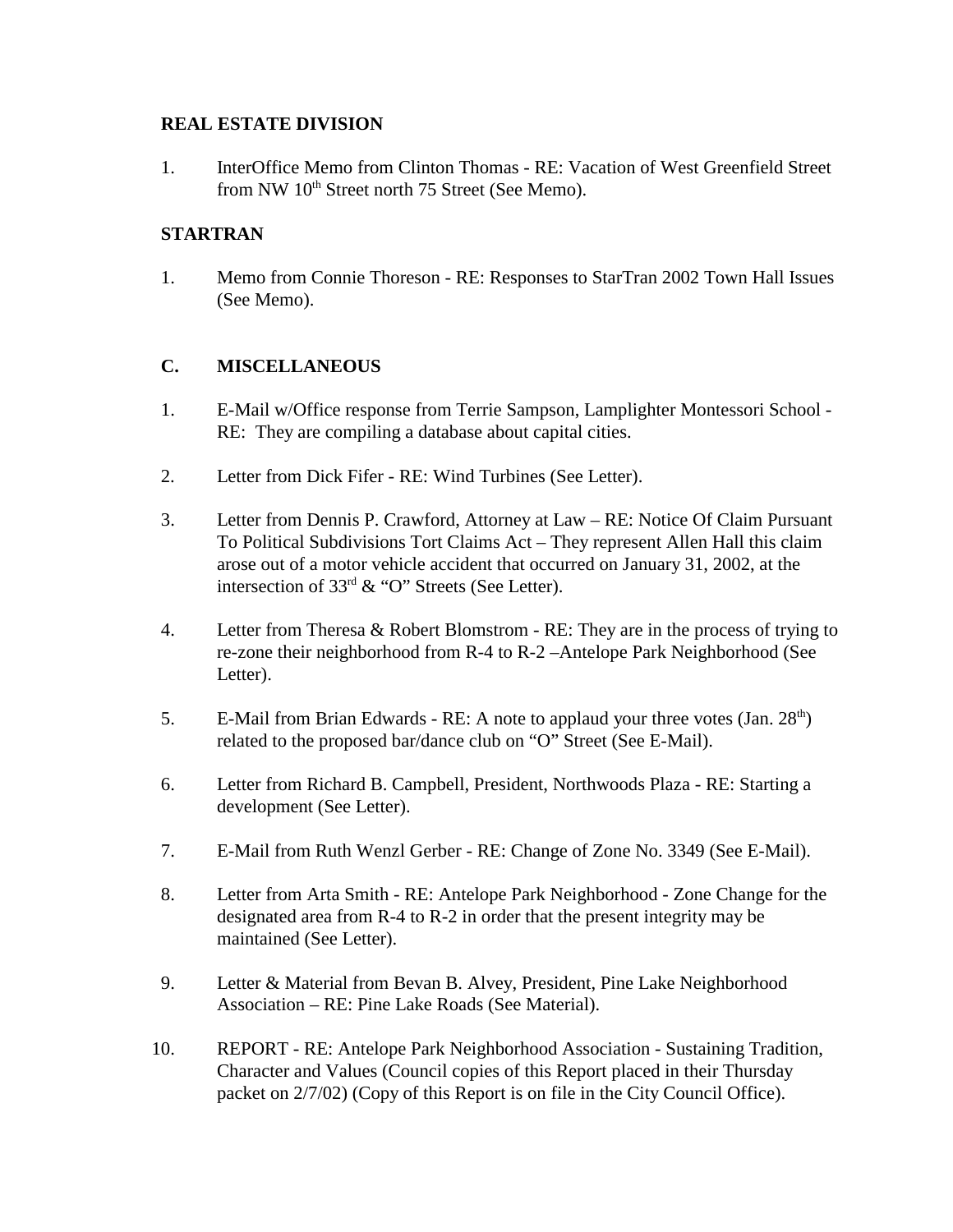- 11. 1 Format Letter from Christine Shatzer RE: In Support of allowing underage piercing (See Letter).
- 12. Letter from Bill & Cletia Price RE: Application for a change of zoning in the Antelope Park Neighborhood (See Letter).
- 13. E-Mail from Barbara Ludemann RE: In Support of the zoning change #3354 (See E-Mail).

# **IV. DIRECTORS**

# **V. CITY COUNCIL MEMBERS**

# **VI. ADJOURNMENT**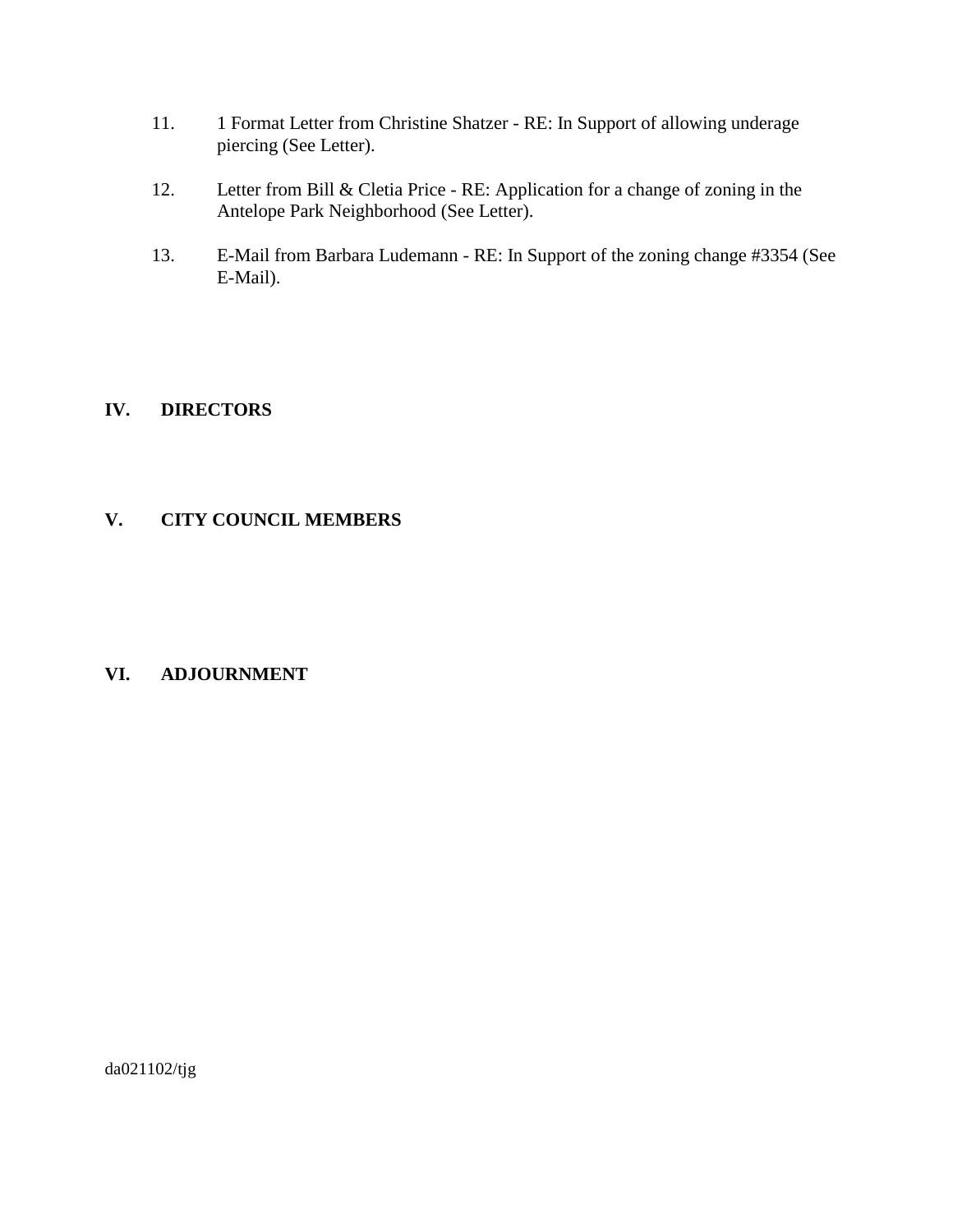# **DIRECTOR'S MEETING MINUTES MONDAY, FEBRUARY 11, 2002 CONFERENCE ROOM 113**

**Council Members Present:** Annette McRoy, Chair (arrived late); Jonathan Cook, Vice-Chair; Coleen Seng, Ken Svoboda, Glenn Friendt, Terry Werner.

**Council Members Absent:** Jon Camp.

**Others Present:** Mayor Don Wesely, Mark Bowen, Ann Harrell, Amy Tejral, Mayor's Office; City Clerk, Joan Ross; Dana Roper, City Attorney; Directors and Department Heads; Darrell Podany, Aide to Council Members Camp, Friendt, & Svoboda; Tammy Grammer, City Council Staff and Nate Jenkins, Lincoln Journal Star Representative.

[Ms. McRoy, Absent – Mr. Cook, Vice-Chair conducted the Director's Meeting for Ms. McRoy, Chair]

# **I. MAYOR**

Mayor Don Wesely stated to Council that first off, they had the Lincoln Celebration yesterday and they were very excited about it. Mayor Wesely stated to Council that they had Fritz Klein from Springfield, Illinois who impersonated Lincoln and he did a nice job. Mayor Wesely stated to Council that it went well and they had a nice turn out.

Mayor Don Wesely stated to Council that "GoodYear" has met and they should hear something about the future of that plant this week. Mayor Wesely stated to Council that they have been working hard in trying to get help in the message that the Labor Management needs to cooperate and communicate and see if there's some means by which that operation can stay. Mayor Wesely stated to Council that "GoodYear" announced on Friday some serious losses last year and additional cuts in employees, so the overall status is not a good one for "GoodYear". Mayor Wesely stated to Council that they are not sure what successes they might have, but they're making the effort anyway to try and maintain those jobs.

Mayor Don Wesely stated to Council that they probably saw the announcement on "Ameritas" that their expansion is a great success story and Paul Brooke is taking shape and that's a great addition as well. Mayor Wesely stated to Council that this is good news, so they are really pleased about this announcement over the weekend.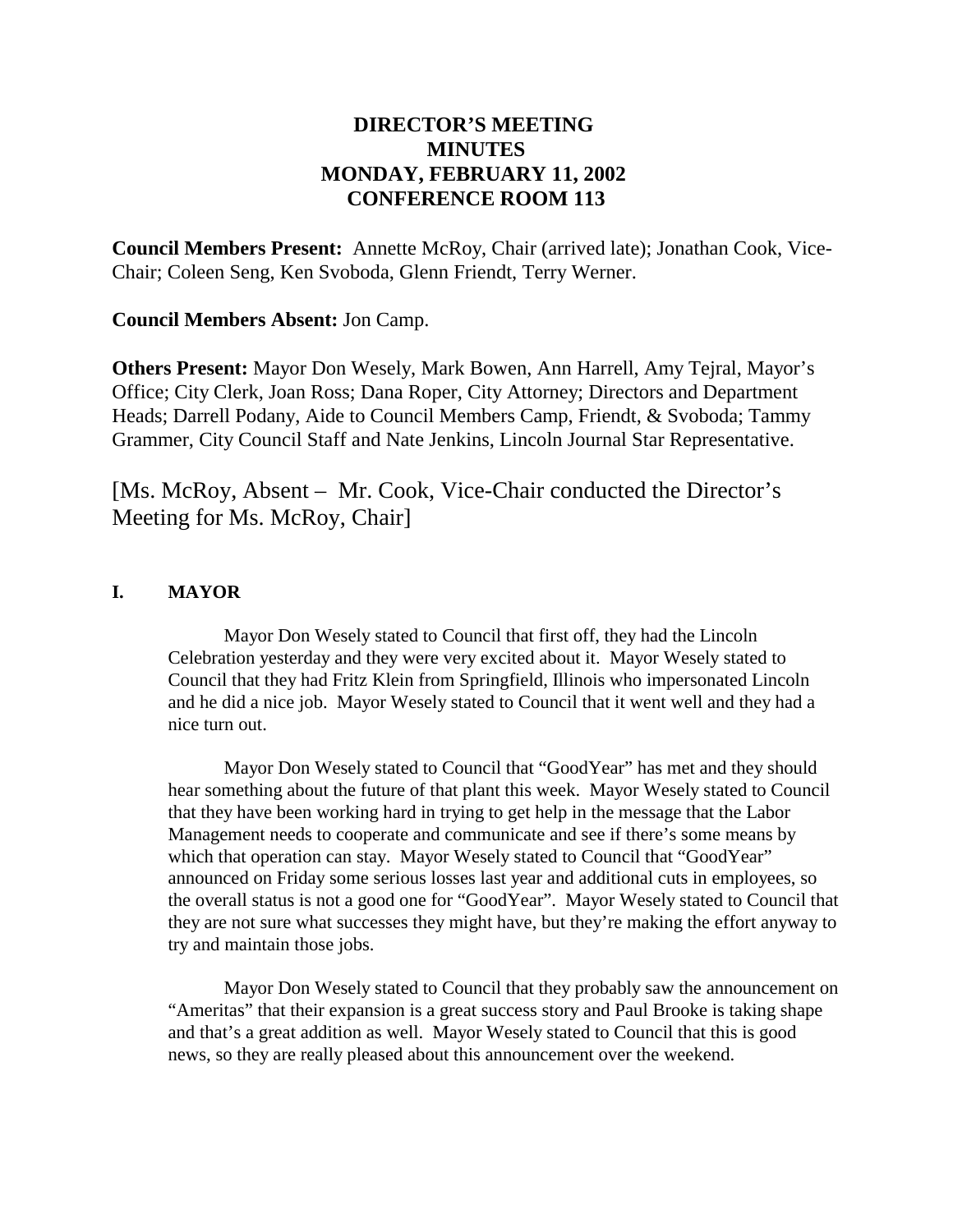Mayor Don Wesely stated to Council that they have been meeting and will be meeting with our Congressional Delegation to talk about Federal issues and funding. Mayor Wesely stated to Council that they probably saw the article and perhaps the Editorial this morning about the Federal road funding and the potential cut backs and it is a significant cut. Mayor Wesely stated to Council that as a result of it this does have an impact on the amount that they've received, which is a million dollars at this point and that's a million dollars less than what they had expected from the State and Federal Government. But, what really is bad about the cut is that it will make it even harder to get newer projects like Antelope Valley and South Beltway funded. So, they are working with their Congressional Delegation to try and see if they can't get funding lined up and then they will report all of those projects just so they know.

Mayor Don Wesely stated to Council that the Olympics started and yesterday they sent some of our finest to help with it and he would like to have Fire Chief Mike Spadt talk about it. Chief Spadt stated to Council that he's happy to announce that Nebraska's Task Force One is on the ground with Virginia Beach Task Force One at Salt Lake City. Chief Spadt stated to Council that they left yesterday about 10:00 a.m. and arrived; and their first mission was to set up their base of operation and put together a rapid response to [inaudible]. Chief Spadt stated to Council that he wanted to let them know that nobody was invited, that FEMA wanted to keep it a secret as to when they were departing and when they were in the air, so the media and elected officials didn't know about it. Mayor Wesely stated that they are proud of the Fire Personnel and the private sector and indicated that they also have some bus drivers there. Allan Abbott stated to Mayor Wesely that's correct.

Mayor Don Wesely stated to Council that the Malone Center has been on their minds now for a number of months and the decisions last week opened up opportunities to try to rebuild it. Mayor Wesely stated to Council that there will be a meeting this week to discuss their options and they will want to talk with Ms. Seng and the JBC. Mayor Wesely stated to Council that with the new board there is an opportunity to build a relationship and so they will see if they can start it back up from the difficulties that they faced here. So, they are hoping to set up a meeting this week to discuss it with United Way, JBC and any other potential clients on rebuilding the Malone Center.

- 1. NEWS ADVISORY RE: The 2002 City of Lincoln-Lancaster County Directory listing the phone numbers for local government employees is now available for \$5.00 from the CIC. — NO COMMENTS
- 2. NEWS RELEASE RE: Mayor Presents Award Of Excellence For January. NO COMMENTS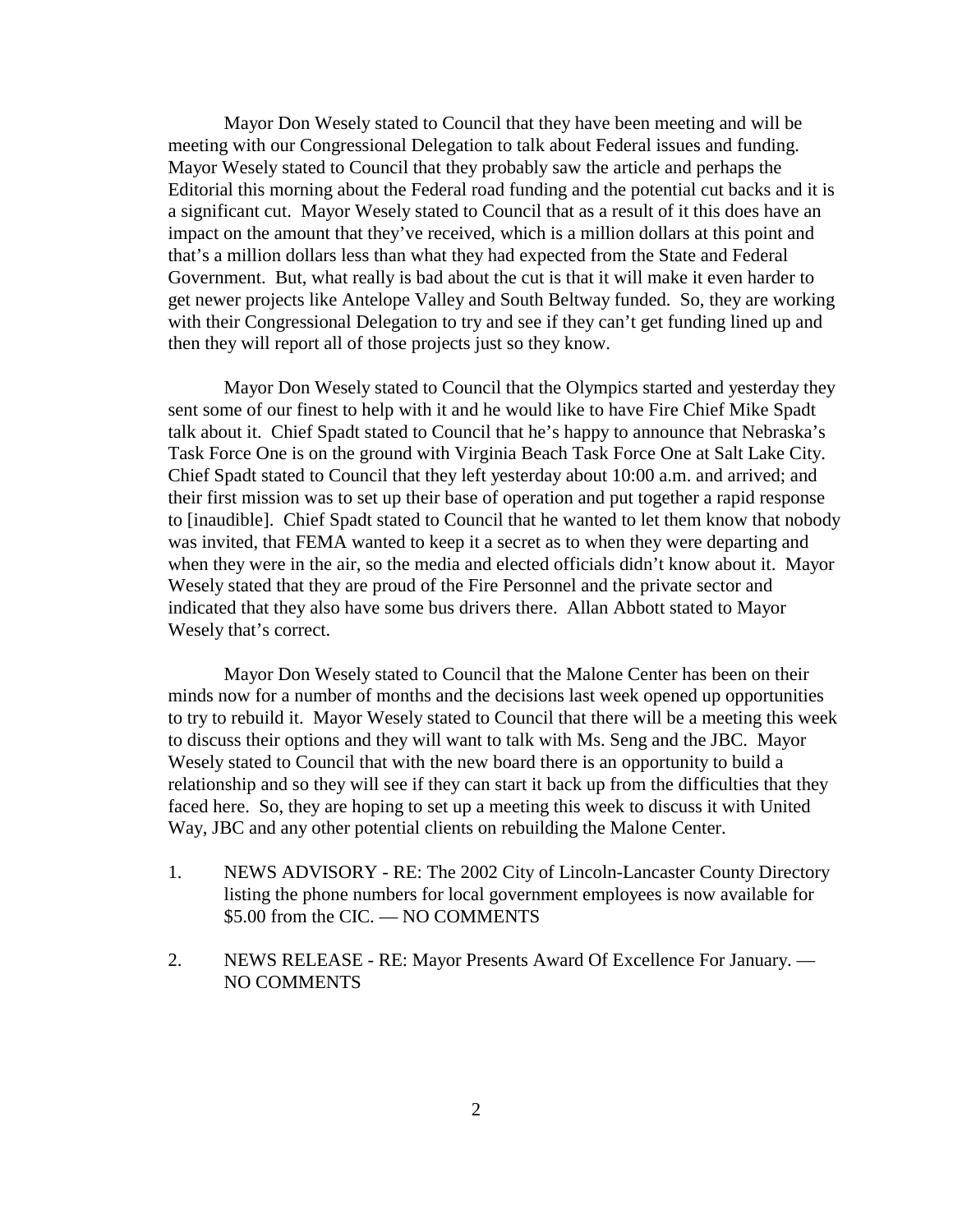## **II. CITY CLERK**

City Clerk Joan Ross stated to Council that in regards to Items 1 & 2 [Application of Brackhan Dance Directive L.L.C. dba "The DelRay Ballroom" for a Class "I" liquor license at 817 'R' Street & Manager application of Shelley Kristine Brackhan for Brackhan Dance Directive L.L.C. dba "The DelRay Ballroom" at 817 'R' Street] she would like to call these two items together.

City Clerk Joan Ross stated to Council that they probably received the same two faxed letters that she did in regards to Items 5 & 7 [Change of Zone 3354-Application of Antelope Park Neighborhood Association for a change of zone from R-4 Residential and P Public Use to R-2 Residential on property generally located at South  $30<sup>th</sup>$  Street and Cable Avenue; and Change of Zone 3349-Application of the Planning Director for a change of zone from P Public Use to R-4 Residential on property generally located at 3023 Arlington Avenue, east of the intersection of Arlington Avenue and Jefferson Avenue] that is on their Agenda for today. City Clerk Joan Ross stated to Council that these two items are not related, but yet they are in the same area and apparently Mark Hunzeker is the new attorney on it and he would like to continue the Public Hearing on these two items to February  $25<sup>th</sup>$ . Mr. Cook stated to City Clerk Joan Ross that since these two items do involve some of the same land that it might be appropriate that these items be called together today and on February  $25<sup>th</sup>$ . City Clerk Joan Ross stated to Mr. Cook 'yes' and indicated that's what she was going to follow up and say for the Public Hearing today that she had intended to do that. Mr. Cook stated to City Clerk Joan Ross okay. Mr. Cook stated to City Clerk Joan Ross that he doesn't know what the Council's pleasure would be, but it might be appropriate to just hold over and open the Public Hearing to February  $25<sup>th</sup>$  and also have Action on February  $25<sup>th</sup>$ .

City Clerk Joan Ross stated to Council that they have the three items relating to Mooberry and Parker's Landing preliminary plat and Mark Hunzeker has also asked for a delay on it for Public Hearing to February 25<sup>th</sup>. City Clerk Joan Ross stated to Council that may be they can move it to March  $4<sup>th</sup>$  because they are going to have a lot on the February  $25<sup>th</sup>$  Agenda. City Clerk Joan Ross stated to Council that for the February  $25<sup>th</sup>$ evening Council Meeting that it is going to be a busy night because they don't have a meeting on February 18<sup>th</sup> [Presidents' Day]. Mr. Svoboda stated that this will also be where they discuss the connector roads between Pine Lake. Mr. Cook stated to Mr. Svoboda that's correct. City Clerk Joan Ross asked Council to let her know on what they decide to do.

City Clerk Joan Ross stated to Council that in regards to Item 32 [Approving the Intent to Create a Business Improvement District in the University Place Redevelopment Project Area, generally located at N. 48<sup>th</sup> Street from Colby Street to the half block north of Adams Street, and St. Paul Avenue from N. 47<sup>th</sup> Street to N. 50<sup>th</sup> Street] that's on Pending, they had a request to get this item moving forward for Public Hearing on February  $25<sup>th</sup>$ .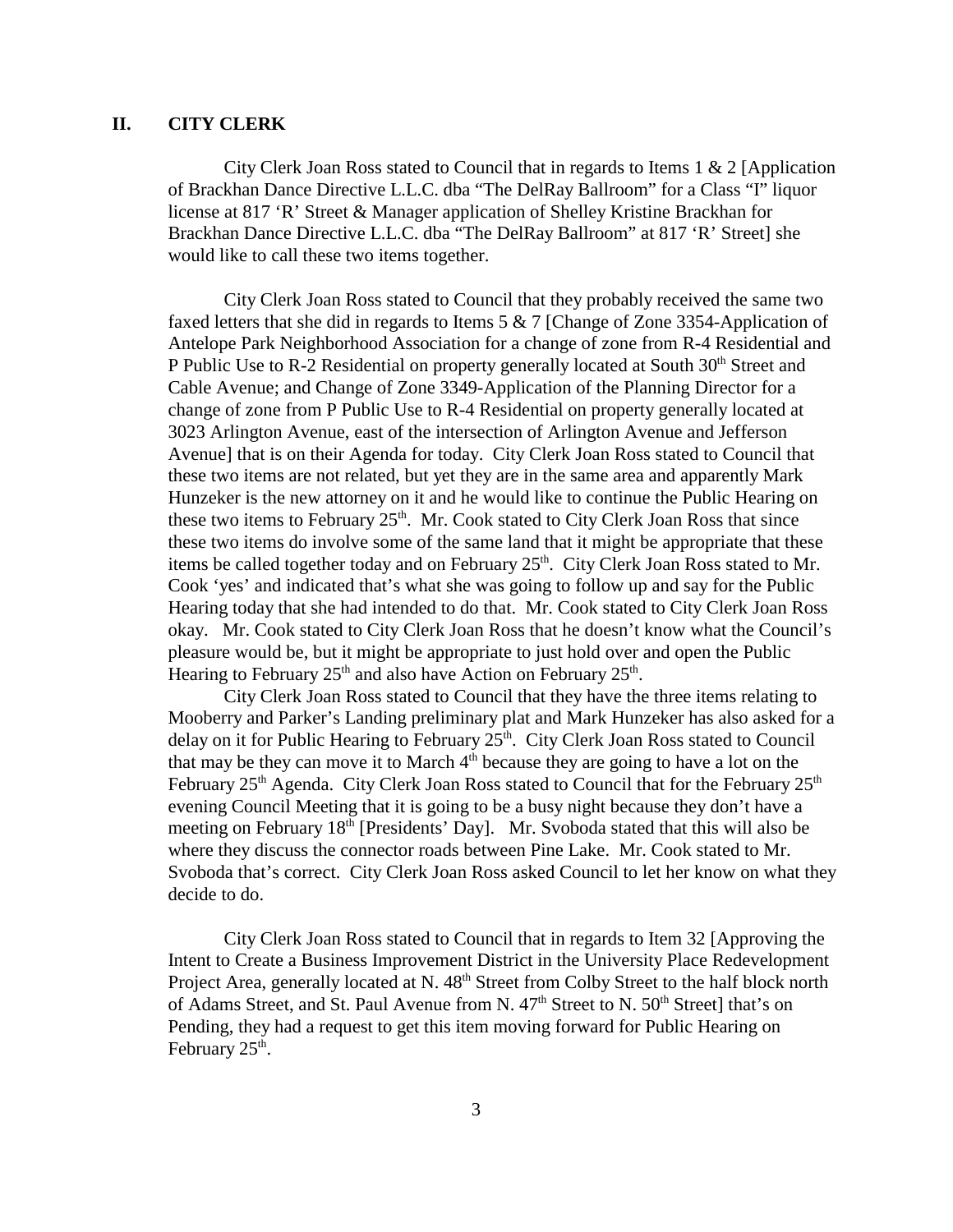City Clerk Joan Ross stated to Council that she was advised by the Public Works & Utilities Department that they would like to have them make a vote today on Item 33 [Creating Water District No. 1185 in Marlborough and Oaks Hollow Drive, Stevens Ridge Estates] as well. City Clerk Joan Ross stated to Council that they would like to move this item off the Pending list for Public Hearing on February 25<sup>th</sup> because this will tie in with Items 18 & 19 [Creating Water District No. \_\_\_\_ in Marlborough Road within Stevens Ridge Estates; and Creating Water District No. \_\_\_ in Oaks Hollow within Stevens Ridge Estates], which is under  $1<sup>st</sup>$  Reading, so they will have this on February  $25<sup>th</sup>$  as well.

City Clerk Joan Ross stated to Council that on the Miscellaneous Referral, there's two items that need to have a hearing date set and the one is on the automatic liquor license renewal for "Russ's Market #21" at 1550 S. Coddington due to the filing of written protests to such liquor license renewal. City Clerk Joan Ross stated to Council that they had four protests so due to that they have to set a Public Hearing date, which she would like to set it for March  $11<sup>th</sup>$ , so they get a timely hearing on it because they are in the renewal process right now. City Clerk Joan Ross stated to Council that the letters were sent to her, but she also advised and sent copies to the Liquor Commission and she gave them copies as well, which was passed out to them with the Miscellaneous Referral.

#### **III. CORRESPONDENCE**

#### **A. COUNCIL REQUESTS**

#### **ANNETTE McROY**

- 1. Request to LTC Dale R. Vrana Jr., Nebraska Military Department RE: Problem with the low flying jets and helicopters that fly directly over the residential areas at very low altitudes - Olympic Heights (Sent Letter) (RFI#91-1/15/02). — **1.) RECEIVED RESPONSE FROM JOHN WOOD, EXECUTIVE DIRECTOR, LINCOLN AIRPORT AUTHORITY ON RFI#91 - 1/17/02 — 2.) SEE RESPONSE FROM ROGER P. LEMPKE, MAJOR GENERAL, NEBRASKA NATIONAL GUARD, THE ADJUTANT GENERAL RECEIVED ON RFI#91 - 1/28/02. —** ANNETTE McROY ABSENT AT THIS TIME - NO COMMENTS
- 2. OUTSTANDING Request to Building & Safety Department/ **LPD** RE: Rental Property, Code Violations, Parking Issues (RFI#92 - 1/22/02). — **1.) SEE RESPONSE FROM JOHN BOIES, BUILDING & SAFETY DEPARTMENT RECEIVED ON RFI#92 - 1/25/02**. — ANNETTE McROY ABSENT AT THIS TIME - NO COMMENTS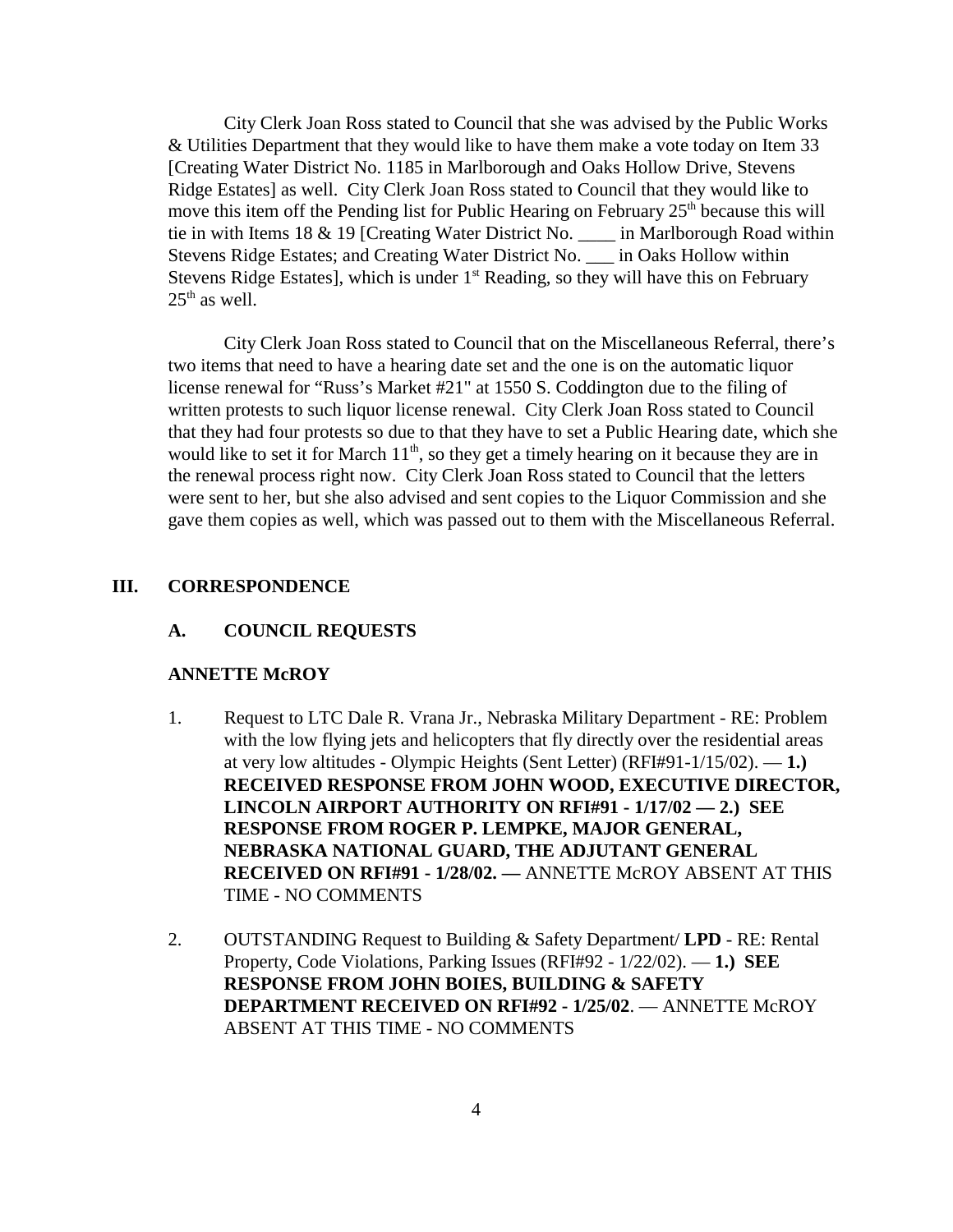- 3. Request to Planning/Building & Safety/Urban Development/Parks & Rec. RE: The development behind West Lincoln Park 2 (RFI#94 - 1/22/02)**. — 1.) SEE RESPONSE FROM RAY HILL, PLANNING DEPARTMENT RECEIVED ON RFI#94 - 1/25/02 — 2.) SEE RESPONSE FROM CHUCK ZIMMERMAN, BUILDING & SAFETY DEPARTMENT RECEIVED ON RFI#94 - 1/28/02 —3.) SEE RESPONSE FROM MARK CANNEY, PARKS & RECREATION, RECEIVED ON RFI #94 - 01-29-02. —** ANNETTE McROY ABSENT AT THIS TIME - NO COMMENTS
- 4. Request to Dana Roper, City Attorney RE: The City Ordinance that deals with parking cars on the street for longer than 24 hours, can it be amended (RFI#95 - 1/30/02). — **1.) SEE RESPONSE FROM DANA ROPER, CITY ATTORNEY RECEIVED ON RFI#95 - 2/5/02. —** ANNETTE McROY ABSENT AT THIS TIME - NO COMMENTS
- 5. Request to Urban Development Department/Mayor's Office RE: The Antelope Valley project's community development - grant money (RFI#96 - 1/30/02). — ANNETTE McROY ABSENT AT THIS TIME - NO COMMENTS
- 6. Request to Lynn Johnson, Parks & Recreation Director RE: A large old tree in Trago Park (RFI#97 - 1/30/02). — ANNETTE McROY ABSENT AT THIS TIME - NO COMMENTS

## **JON CAMP**

- 1. OUTSTANDING Request to Allan Abbott, Public Works & Utilities Director RE: Retaining wall and ground cover at 835 & 841 Sage Circle (RFI#72 - 1/11/02). — JON CAMP ABSENT - NO COMMENTS
- 2. Request to Don Herz, Finance Director RE: Letter from Dale Gruntorad (RFI#73 - 2/01/02). — JON CAMP ABSENT - NO COMMENTS
- 3. E-Mail from Kerry Petersen, Ph.D., Vice President, Business Development and Intellectual Property, LI-COR Biosciences to Jon Camp – RE: Parker's Landing. — JON CAMP ABSENT - NO COMMENTS

## **TERRY WERNER**

1. OUTSTANDING Request to Lin Quenzer, Ombudsman - RE: The flying patterns & times of the Air National Guard and the effect on a citizen of northwest Lincoln (RFI#36 - 1/14/02). — **1.) SEE RESPONSE FROM COLONEL, ROBERT B. BAILEY, AIR COMMANDER, NEBRASKA AIR NATIONAL GUARD RECEIVED ON RFI#36 - 1/24/02 — 2.) SEE RESPONSE FROM ROGER**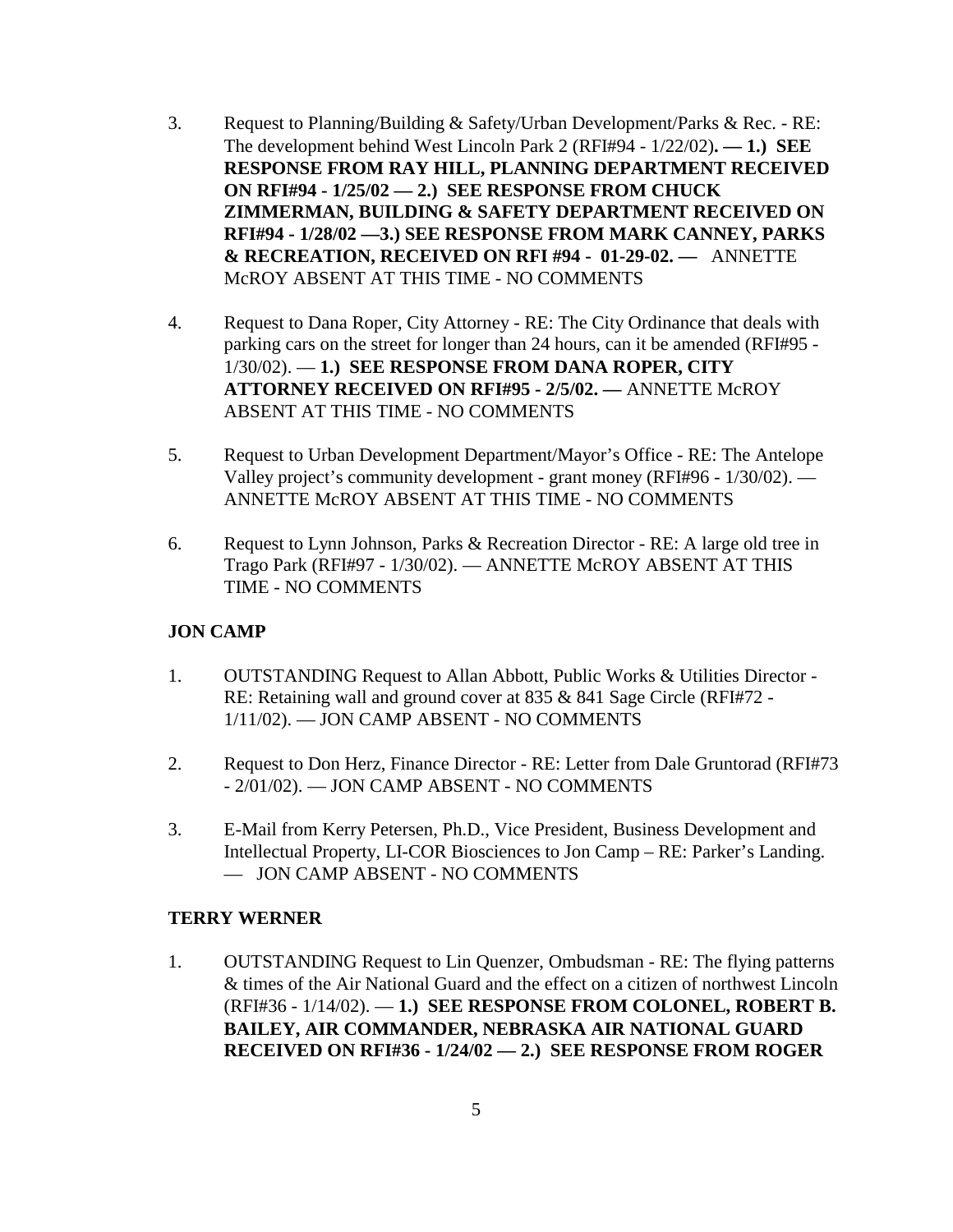**P. LEMPKE, MAJOR GENERAL, NEBRASKA NATIONAL GUARD, THE ADJUTANT GENERAL RECEIVED ON RFI#36 - 1/28/02. —** NO **COMMENTS** 

- 2. OUTSTANDING Request to Lynn Johnson, Parks & Recreation Director RE: Tree Preservation Ordinance (RFI#37 - 1/14/02). — **1.) SEE RESPONSE FROM LYNN JOHNSON, PARKS & RECREATION DIRECTOR RECEIVED ON RFI#37 - 2/4/02. —** NO COMMENTS
- 3. OUTSTANDING Request to Marc Wullschleger, Urban Development Director RE: Improvements at  $27<sup>th</sup>$  & Vine (RFI#38 - 1/22/02). — NO COMMENTS
- 4. Request to Allan Abbott, Public Works & Utilities Director RE: Question regarding unpaved alleyways (RFI#41 - 1/28/02). — **1.) SEE RESPONSE FROM DENNIS BARTELS, PUBLIC WORKS & UTILITIES DEPARTMENT RECEIVED ON RFI#41 - 2/7/02. —** NO COMMENTS
- 5. Request to Lynn Johnson, Parks & Recreation Director RE: Question regarding entrance signs at Pioneers Park (RFI#42 - 1/28/02). — NO COMMENTS
- 6. Request to Chief Tom Casady, Police RE: Crime Clearance Rates (RFI#43 1/28/02). — **1.) SEE RESPONSE FROM POLICE DEPARTMENT RECEIVED ON RFI#43 - 2/4/02. —** NO COMMENTS
- 7. Request to Dana Roper, City Attorney RE: Fines for parking at bus stops (RFI#44 - 1/30/02). — **1.)SEE RESPONSE FROM JOHN C. McQUINN, LAW DEPARTMENT RECEIVED ON RFI#44 - 2/01/02. —** NO **COMMENTS**
- 8. Request to Public Works & Utilities Department RE: A Traffic Problem Highway 2 (RFI#45 - 1/30/02). — NO COMMENTS
- 9. Request to Allan Abbott, Public Works & Utilities Director RE: Snow blockage of handicapped curb cutouts (RFI#46 - 2/4/02). — **1.) SEE RESPONSE FROM HARRY KROOS, PUBLIC WORKS & UTILITIES DEPARTMENT RECEIVED ON RFI#46 - 2/7/02. —** NO COMMENTS
- 10. Request to Allan Abbott, Public Works & Utilities Director RE: Intersection at 56th & "R" Streets (RFI#47 - 2/4/02). — NO COMMENTS
- 11. Request to Georgia Glass, Personnel Director RE: Manager Training (RFI#48 2/6/02). — NO COMMENTS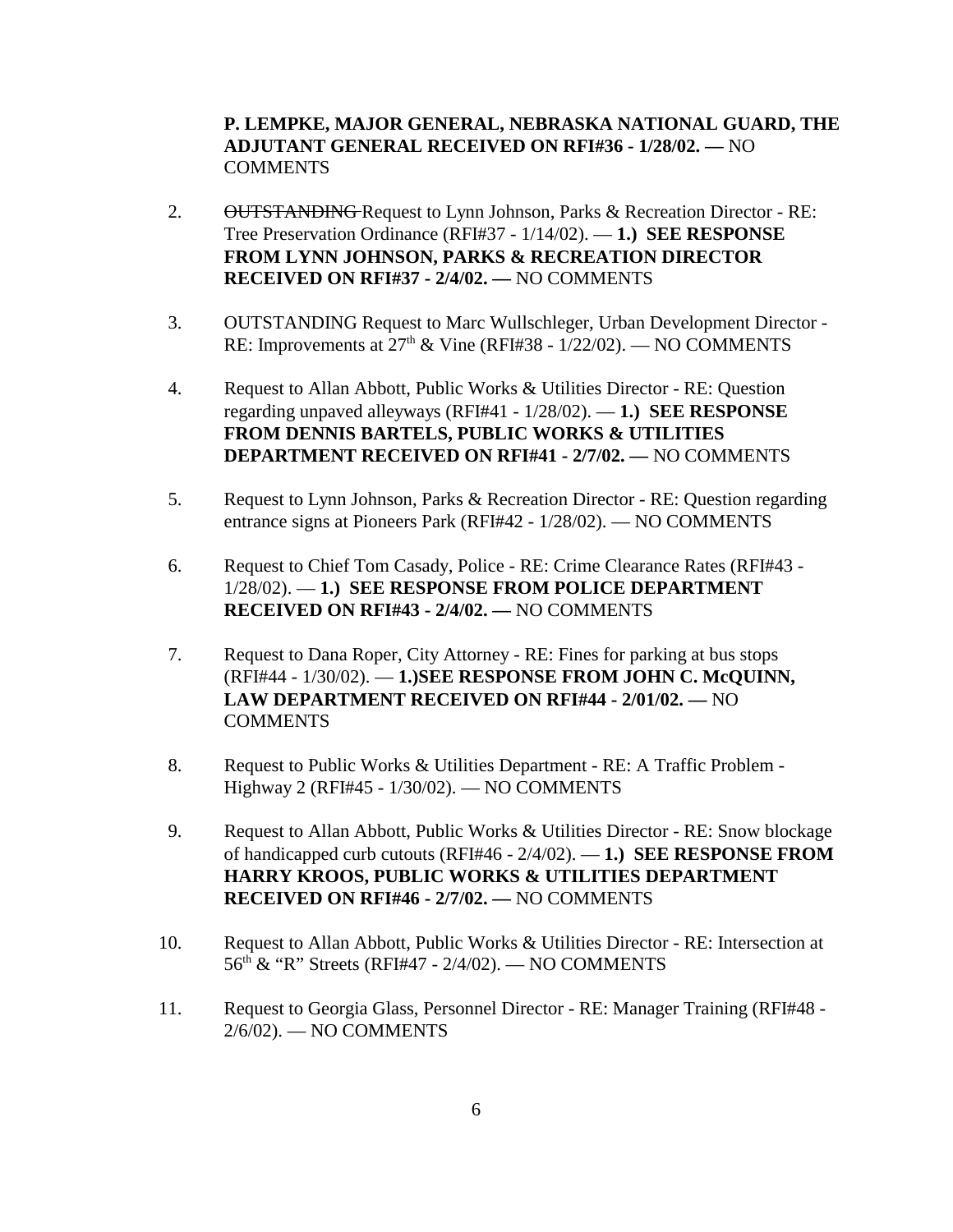#### **COLEEN SENG**

- 1. OUTSTANDING Request to Law Department / Building & Safety Department -RE: The signs at the new business on  $48<sup>th</sup>$  & Cornhusker Hwy (RFI#880 -1/15/02) **1.) RESPONSE FROM MIKE PETERSEN, BUILDING & SAFETY DEPT, RECEIVED ON RFI #880** - **01/29/02 — 2.) SEE RESPONSE FROM JOEL PEDERSEN, CITY LAW DEPARTMENT RECEIVED ON RFI#880 - 2/4/02**. — NO COMMENTS
- 2. Request to Law/Police/Airport Authority/Mayor's Office RE: Parking Citations at the Airport (RFI#883 - 1/22/02). — **1.) SEE RESPONSE FROM JOHN C. McQUINN, LAW DEPARTMENT RECEIVED ON RFI#883 - 1/24/02. —**  NO COMMENTS
- 3. Request to Public Works & Utilities Department RE: The traffic study for University Place and Nebraska Wesleyan (RFI#884 - 2/4/02). — NO COMMENTS

#### **KEN SVOBODA**

1. OUTSTANDING Request to Marc, Wullschleger, Urban Development Director - RE: Property on North 27<sup>th</sup> Street - Midas Muffler (RFI#7 - 1/22/02). — NO **COMMENTS** 

#### **JONATHAN COOK**

1. Request to Public Works & Utilities Department/Police - RE: West A Area Traffic Concerns and Suggestions (RFI#64 - 2/4/02). — **1.) SEE RESPONSE FROM BOB WILHELM, SOUTHWEST TEAM CAPTAIN, POLICE RECEIVED ON RFI#64 - 2/7/02. —** Mr. Cook asked Tammy Grammer if this Request For Information (RFI#64) will stay on the Director's Agenda until the Public Works & Utilities Department response to it. Ms. Grammer stated to Mr. Cook that 'yes' it will stay on the Agenda until the Public Works & Utilities Department responds to it. Mr. Cook stated to Ms. Grammer okay.

Mr. Svoboda stated to City Clerk Joan Ross that he noticed the protest for the liquor license renewal for "Russ's Market" at S. Coddington has three from the same address and he was wondering about it. City Clerk Joan Ross stated to Mr. Svoboda that she got an opinion from Joel Pedersen on it and he said 'yes' they're in the same household, but they are considered three. Mr. Svoboda asked City Clerk Joan Ross if they have any clarification whether they are of legal age or does it even matter. Dana Roper stated to Mr. Svoboda that 'yes' it does matter. Mr. Svoboda stated to Mr. Roper okay and 'thanked' him. City Clerk Joan Ross asked Mr. Roper if she should follow up with them and question them. Mr. Roper stated to City Clerk Joan Ross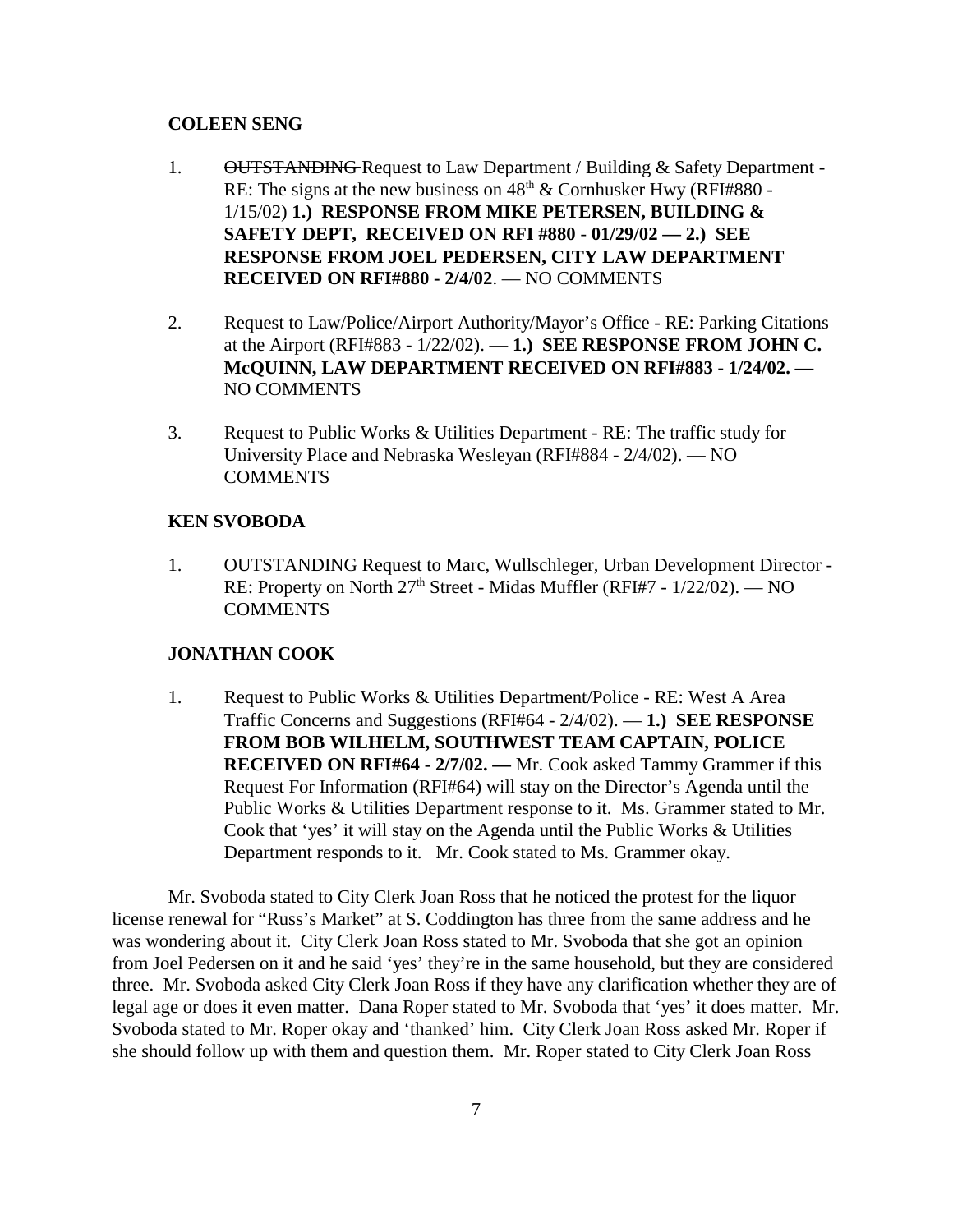that he thinks on the protest form from the Liquor Commission that it says you have to be a certain age. City Clerk Joan Ross stated to Mr. Roper so the Liquor Commission will follow up on it and asked Mr. Roper if she should follow up on it as well. Mr. Roper stated to City Clerk Joan Ross that 'yes' the Liquor Commission will follow up on it and stated 'no' that she doesn't need to do it. City Clerk Joan Ross stated to Mr. Roper so set the hearing date. Mr. Roper stated to City Clerk Joan Ross 'yes'. Mr. Svoboda stated that what he is attempting to do is save off some bad press for an area that's badly needed out there and they just had the grand opening for it a few months ago and now all of the sudden they are potentially getting bad press from one household per say and from one other resident out in that neighborhood.

#### **B. DIRECTORS AND DEPARTMENT HEADS**

## **FINANCE/CITY TREASURER**

1. Material from Don Herz & Melinda J. Jones - RE: Resolution & Finance Department Treasurer Of Lincoln, Nebraska Investments Purchased Between January 28 And February 1, 2002. — NOTED WITHOUT COMMENTS

## **HEALTH DEPARTMENT**

1. NEWS RELEASE - RE: 2002 Public Health Award Nominations. — NOTED WITHOUT COMMENTS

## **PLANNING**

- 1. Letter to Jason Reynolds from Thomas C. Huston, For the Firm, Law Offices of Cline, Williams, Wright, Johnson & Oldfather, L.L.P. - RE: Street and Alley Vacation No. 01018 - vacating portions of North  $8<sup>th</sup>$  Street & R Street. — Mr. Cook stated that this is something he believes they have to deal with today.
- 2. Report from Kathleen Sellman RE: Comprehensive Plan Draft Transmittal of Draft Plan (Council copies of this Report placed in their Thursday packet on 2/7/02) (Copy of this Report on file in the City Council Office). — NOTED WITHOUT COMMENTS
- 3. Material from Jean Walker RE: Change of Zone No. 3354 (Bill No. 02-15) (R-4 to R-2 - South  $30<sup>th</sup>$  & Franklin Streets). — Mr. Cook stated that this is important because this is the 'minutes' from the Planning Commission Meeting on the item that is up for Public Hearing today, which they will probably hold over.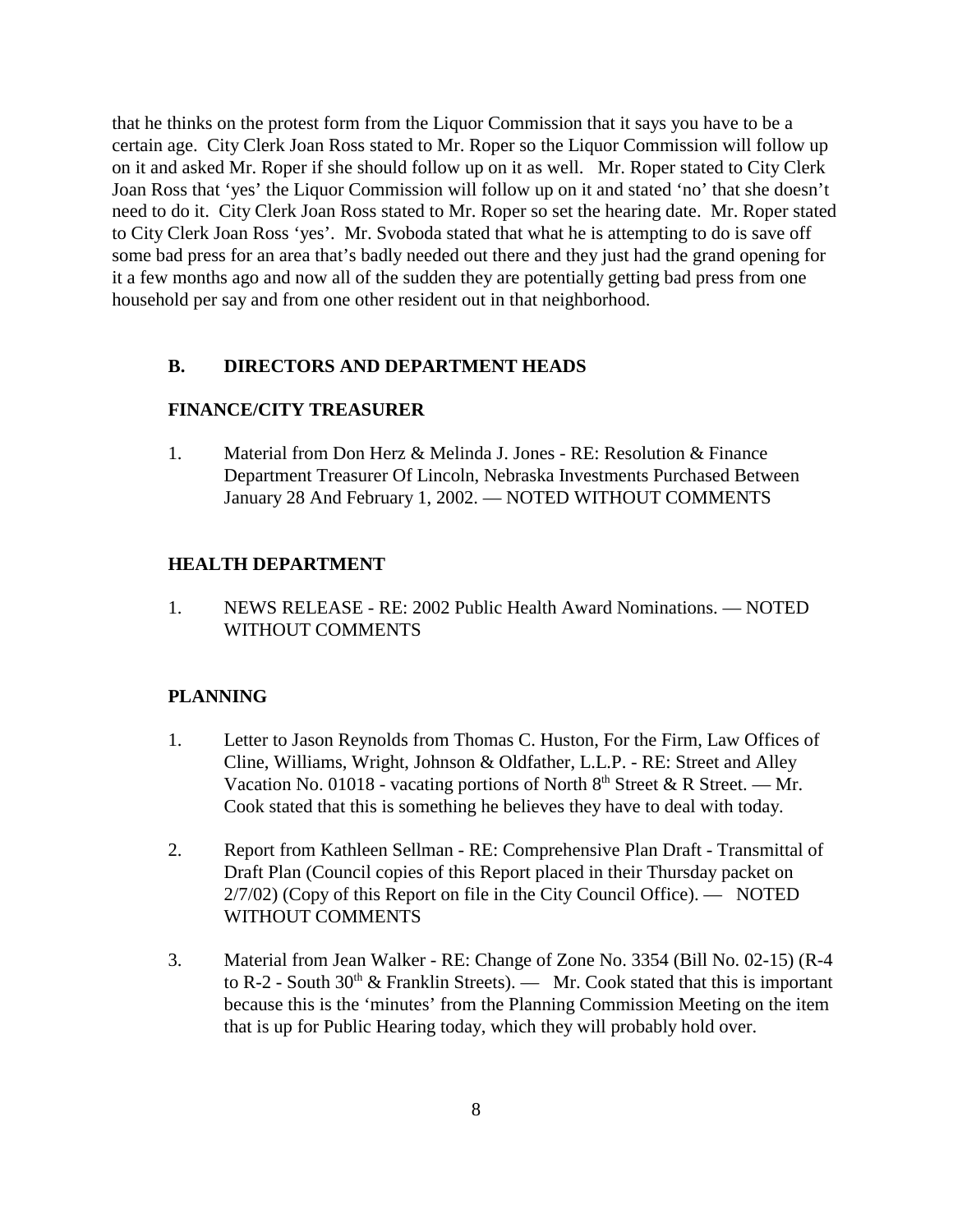4. Material from Kathleen Sellman - RE: Change of Zone No. 3350 (Proposed Text Amendment to Title 27 of the Lincoln Municipal Code). — Mr. Cook stated that this Change of Zone-3350 is the application from the car dealers, not the Planning Department, which was sent back to the Planning Commission.

# **PUBLIC WORKS & UTILITIES DEPARTMENT**

- 1. Memo from Margaret Remmenga RE: Water & Wastewater Rate Schedules. Mr. Cook stated that it looks like they finally have something scheduled for it on February 25th.
- 2. Response Letter from Harry Kroos to Lorrie Benson RE: The status of completion of a bike path to the new library and park facilities along South  $14<sup>th</sup>$ Street. — Mr. Cook stated that there's one question that he still has on this issue and asked if there's anyway to do some interim steps such as gravel or something else that is off the road that isn't an expensive improvements, but allows some place for people to walk or bike. Nicole Fleck-Tooze stated to Mr. Cook that she thinks the concern was that until the street improvements are made that because of the grades and the ditch that there's really not a good way to address it. Ms. Tooze stated to Mr. Cook that she thinks Jim Visger was planning to get some information to them in response to that portion of it. Mr. Cook stated to Ms. Tooze okay. Ms. Tooze stated to Mr. Cook that she will check with Mr. Visger and make sure that an explanation is coming to them.

# **REAL ESTATE DIVISION**

1. InterOffice Memo from Clinton Thomas - RE: Vacation of West Greenfield Street from NW 10<sup>th</sup> Street north 75 Street. — NOTED WITHOUT COMMENTS

## **STARTRAN**

1. Memo from Connie Thoreson - RE: Responses to StarTran 2002 Town Hall Issues. — NOTED WITHOUT COMMENTS

# **C. MISCELLANEOUS**

- 1. E-Mail w/Office response from Terrie Sampson, Lamplighter Montessori School RE: They are compiling a database about capital cities. — NOTED WITHOUT COMMENTS
- 2. Letter from Dick Fifer RE: Wind Turbines. NOTED WITHOUT **COMMENTS**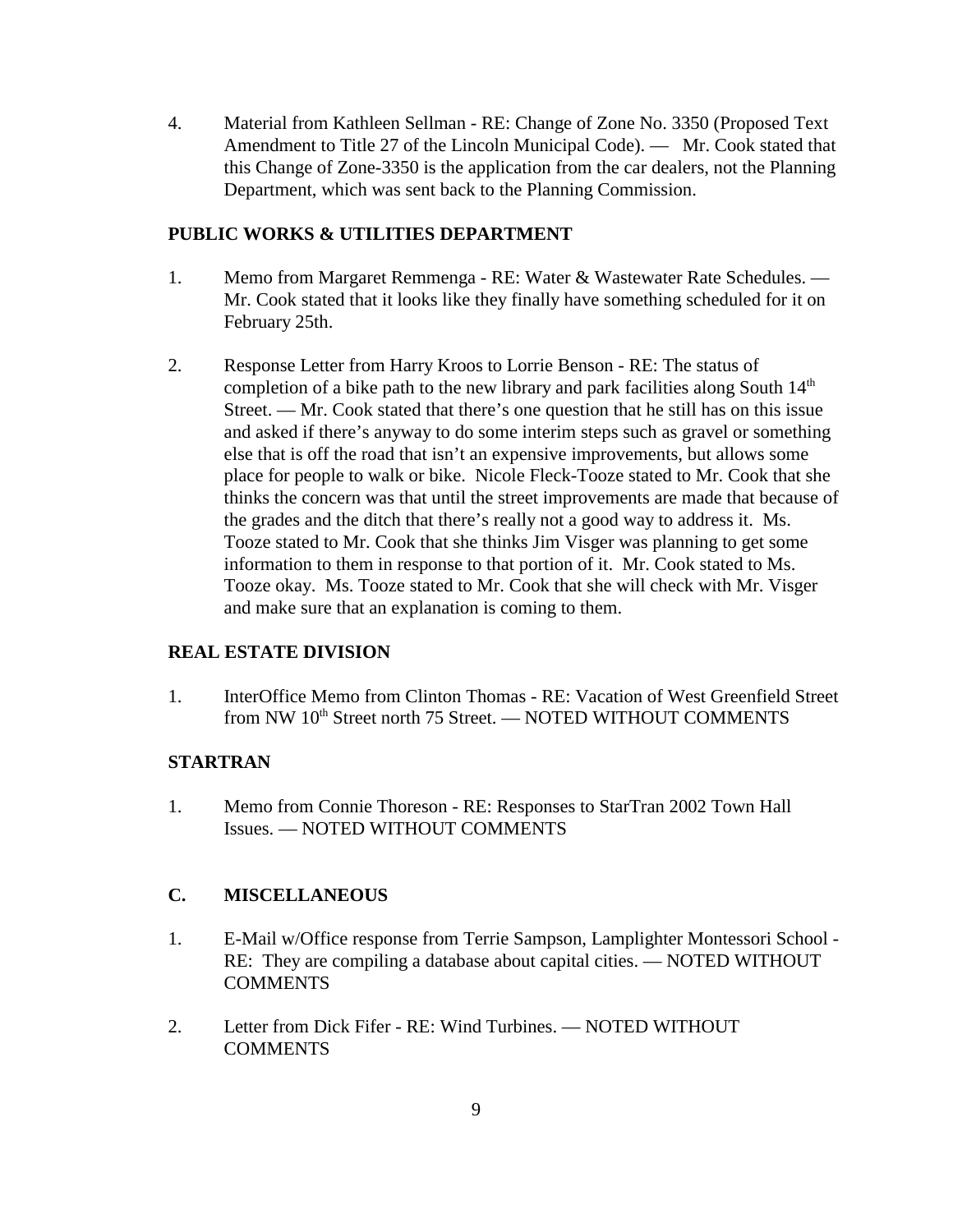- 3. Letter from Dennis P. Crawford, Attorney at Law RE: Notice Of Claim Pursuant To Political Subdivisions Tort Claims Act – They represent Allen Hall this claim arose out of a motor vehicle accident that occurred on January 31, 2002, at the intersection of 33<sup>rd</sup> & "O" Streets. — Mr. Cook commented that someone is suing them and the Law Department has a copy of this letter.
- 4. Letter from Theresa & Robert Blomstrom RE: They are in the process of trying to re-zone their neighborhood from R-4 to R-2 –Antelope Park Neighborhood. — NOTED WITHOUT COMMENTS
- 5. E-Mail from Brian Edwards RE: A note to applaud your three votes  $(Jan. 28<sup>th</sup>)$ related to the proposed bar/dance club on "O" Street. — NOTED WITHOUT **COMMENTS**
- 6. Letter from Richard B. Campbell, President, Northwoods Plaza RE: Starting a development. — Mr. Cook stated that may be this letter needs to be referred to a department for a response. Ms. Seng stated to Mr. Cook that she thinks the letter was also sent to somebody else. Mr. Cook stated to Ms. Seng that he will take a look at it. [A Letter was also sent to Ray Hill, L/L County Planning Department]
- 7. E-Mail from Ruth Wenzl Gerber RE: Change of Zone No. 3349. NOTED WITHOUT COMMENTS
- 8. Letter from Arta Smith RE: Antelope Park Neighborhood Zone Change for the designated area from R-4 to R-2 in order that the present integrity may be maintained. — NOTED WITHOUT COMMENTS
- 9. Letter & Material from Bevan B. Alvey, President, Pine Lake Neighborhood Association – RE: Pine Lake Roads. — NOTED WITHOUT COMMENTS
- 10. REPORT RE: Antelope Park Neighborhood Association Sustaining Tradition, Character and Values (Council copies of this Report placed in their Thursday packet on 2/7/02) (Copy of this Report is on file in the City Council Office). — NOTED WITHOUT COMMENTS
- 11. 1 Format Letter from Christine Shatzer RE: In Support of allowing underage piercing. — NOTED WITHOUT COMMENTS
- 12. Letter from Bill & Cletia Price RE: Application for a change of zoning in the Antelope Park Neighborhood. — NOTED WITHOUT COMMENTS
- 13. E-Mail from Barbara Ludemann RE: In Support of the zoning change #3354. NOTED WITHOUT COMMENTS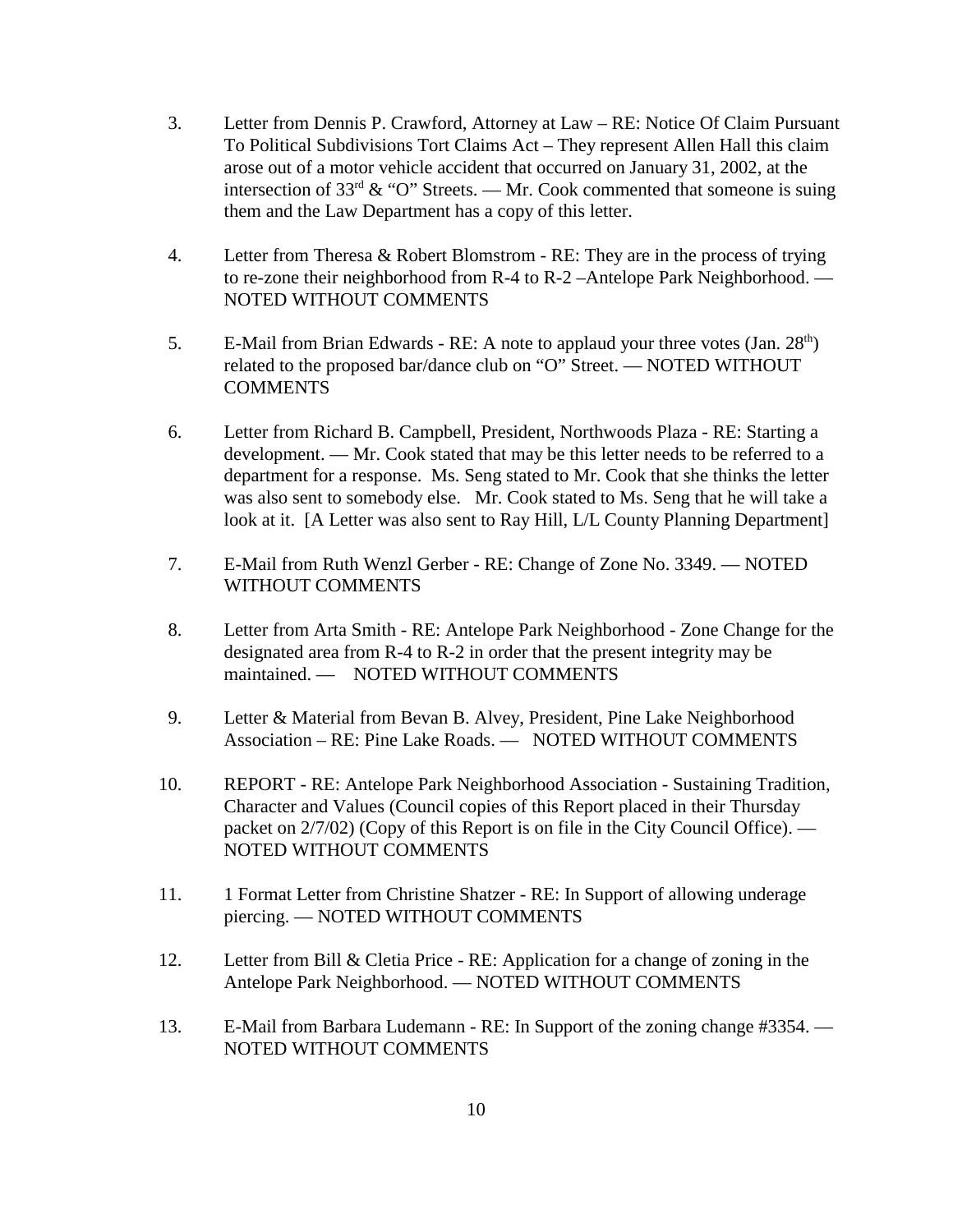# **ADDENDUM(for February 11th)**

# **I. MAYOR**

1. NEWS ADVISORY - RE: Members of the media are invited to cover all the Abraham Lincoln Celebration events from Noon to 5:30 p.m., Sunday, February  $10<sup>th</sup>$  at the Lied Center for Performing Arts. — Mayor Don Wesely mentioned this event during his comments to Council under "I. Mayor". (See that discussion)

# **II. CITY CLERK - NONE**

# **III. CORRESPONDENCE**

# **A. COUNCIL REQUESTS**

# **JON CAMP**

1. Letter from DeLoyd Larsen, President, Edenton Homeowners' Association to Jon Camp - RE: Seeking help with the restoration of the eroded banks of the drainage channel extending east from the culvert at  $70<sup>th</sup>$  Street to beyond the footbridge. — Mr. Cook asked if Mr. Camp sent this letter to the Public Works & Utilities Department regarding the drainage channel on  $70<sup>th</sup>$  Street. Allan Abbott stated to Mr. Cook that the letter went to him. Mr. Cook stated to Mr. Abbott okay.

# **B. DIRECTORS AND DEPARTMENT HEADS**

# **PUBLIC WORKS & UTILITIES DEPARTMENT**

1. Memo & Material from Ben Higgins - RE: Upcoming Sediment and Erosion Control Workshops. — NOTED WITHOUT COMMENTS

# **C. MISCELLANEOUS**

- 1. Letter from Duane Grantski RE: The stub roads at 80<sup>th</sup> Street and Northshore Drive to extend into our area. — NOTED WITHOUT COMMENTS
- 2. Letter from Dewey R. Andersen RE: That the City is considering purchasing a half acre parcel of land to expand the Edenton South Park. — NOTED WITHOUT COMMENTS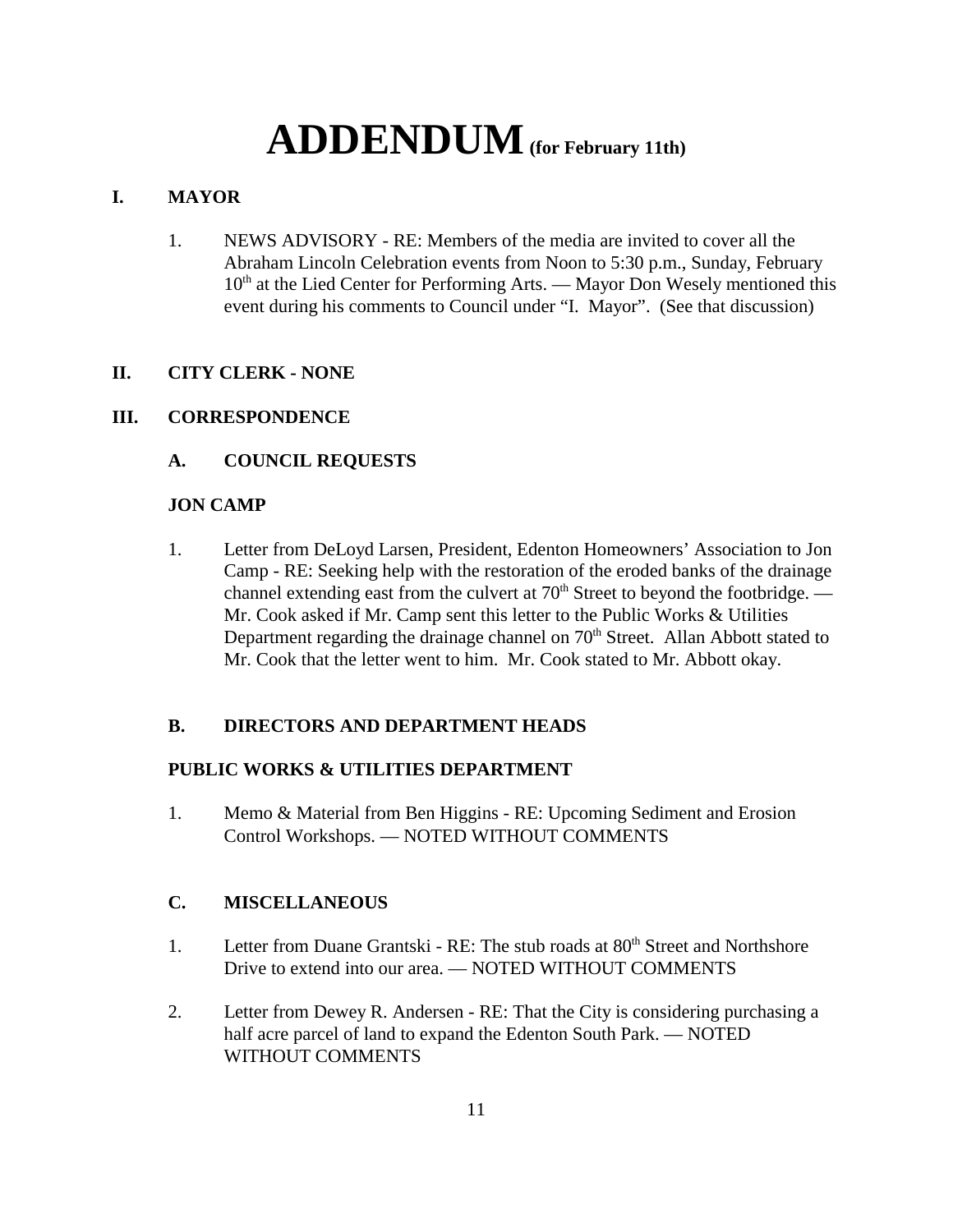- 3. Faxed Letter from Mark A. Hunzeker, For the Firm RE: Change of Zone #3337 and Parker's Landing Preliminary Plat (Bill No. 02-8 and 02R-4) - Mooberry. — Mr. Cook stated that they discussed this issue earlier. (See that discussion under "II. City Clerk")
- 4. Faxed Letter from Mark A. Hunzeker, For the Firm RE: Change of Zone #3354 & Change of Zone  $\#3349 - (Bill No. 02-15 and 02-18) - Silvererest.$  Mr. Cook stated that they discussed this issue earlier. (See that discussion under "II. City Clerk")
- 5. E-Mail RE: Star City Shores bridges paint still peeling. Mr. Cook stated that they have an E-Mail from someone who is still concerned about the peeling paint on the Star City Shores bridge and it said that they still haven't received a response on it or they are saying that nothing has been done on it yet. Mr. Cook stated that also attached to this recent E-Mail was a copy of their memo from December of 2000 on this issue. Mr. Cook stated that he will pass this letter along for someone to follow up on it. Ann Harrell stated to Mr. Cook that she has dealt with this gentleman periodically in that period of time and informed him that it has turned into a legal matter between the City and the original installers, so that's kind of where it stands, but that's not always a satisfactory answer. Mr. Cook asked Ms. Harrell how long ago did she have contact with him. Ms. Harrell stated to Mr. Cook that it has been quite a little while ago, that she hasn't heard anything about it lately, so Dana Roper said that he would follow up and check on the status of the case. Mr. Cook stated to Ms. Harrell okay and 'thanked' her.

## **IV. DIRECTORS**

**LAW DEPARTMENT -** City Attorney Dana Roper stated to Council that FYI, on Friday the Supreme Court had issued three decisions involving the City of Lincoln. Mr. Roper stated to Council that two involved water, that Margaret Blatchford was defending an application by Saunders County saying that the City was in violation of their Zoning Permit and that was remanded to the Water Department, the State and the Natural Resources. Mr. Roper stated to Council that the second one was on their diversion of water out at the Platte to recharge the wells and Saunders County had said that they should be involved in it and the Supreme Court said that they should not and so this application is now ready for a determination of the State. Mr. Roper stated to Council that they had worked out an agreement with the other NRD's up and down the Platte, so this is now ready for a decision by the State. Mr. Roper stated to Council that the third one involved the Constitutionality of an Ordinance-'Failure to follow the lawful order of a Police Officer'. Mr. Roper stated to Council that a gentleman wanting to participate in a DWI arrest from the sidewalk and the officer told him three times to move along and he choose not to and he was ticketed. Mr. Roper stated that the officer approached him, he raised his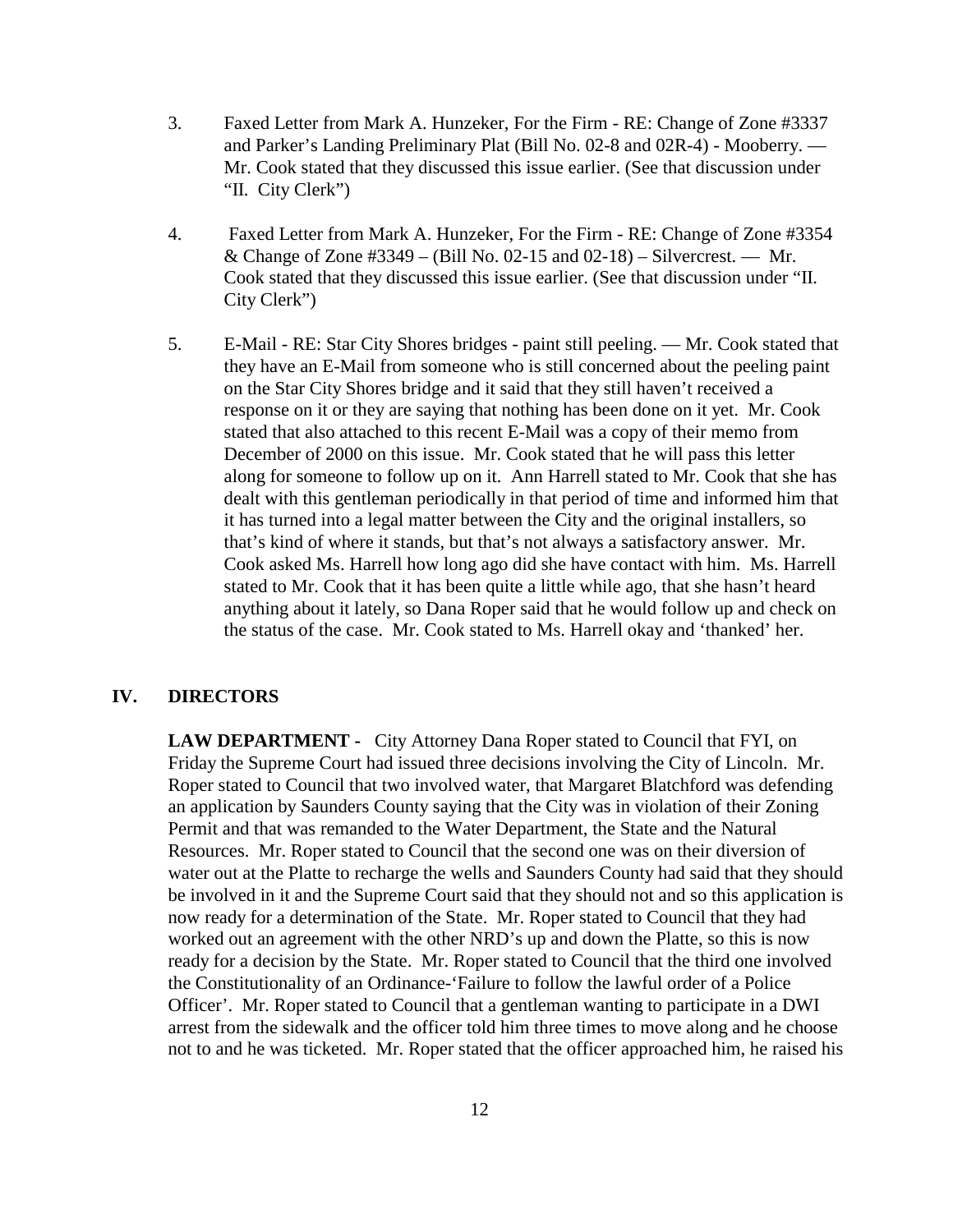fists in the air and eventually a block later he was arrested and charged. Mr. Roper stated to Council that it went to County Court and he was fined \$100.00 and that was appealed in the firm and the Supreme Court unanimously said the Ordinance was Constitutional and the conviction was Constitutional. Mr. Roper stated to Council that John McQuinn and Steve Huggenberger was on the big water suit. Mr. Roper stated to Council that also earlier in the week, Connor Reuter got Judge Urbom to agree that just to all of the Elected Officials and the Appointed Officials should be dismissed from the John Ways lawsuit, so they only have the City left and may be with another motion they can get them out.

Mayor Don Wesely stated to Council if he could follow up, he thinks it is really successful that Dana Roper and all of the good City Attorney's that they have has had a wonderful week. Mayor Wesely stated to Council that this Saunders County lawsuit is realistic and has been of issue for years, even prior to him coming into office. But, Saunders County at the last minute intervened and decided that they were upset about things and have really been tough to work with and it's been a very unfortunate situation. So, in having this issue resolved is a big step because now they go forward and finalize the water right and protect our well people in Ashland and all of that was just about to happen when this intervention occurred. Mayor Wesely stated to Council so he wants to compliment Dana [Roper] and his staff for their good work.

## **V. CITY COUNCIL MEMBERS**

#### **TERRY WERNER**

Mr. Werner stated that he was wondering if they took a position on any of the LB-775 bill's and asked if anybody testified on these bills. Mayor Don Wesely stated to Mr. Werner 'no', not that he knows of.

#### **COLEEN SENG - NO COMMENTS**

## **GLENN FRIENDT - NO COMMENTS**

#### **ANNETTE McROY**

Ms. McRoy stated that they had the ice storm and she doesn't know if they talked about it earlier, but some of the light signals are still covered with ice so you can either see half of it or you can't see it at all. Ms. McRoy stated that when she came home from work last night- northbound on  $27<sup>th</sup>$  & Vine Street that you could only see half of the light signal and people were just sitting there because they couldn't see the other half of the signal to go. Ms. McRoy stated that she also noticed that on  $21<sup>st</sup>$  & 'O' Street this morning that two out of the three little round things are still covered in ice and she commented that she